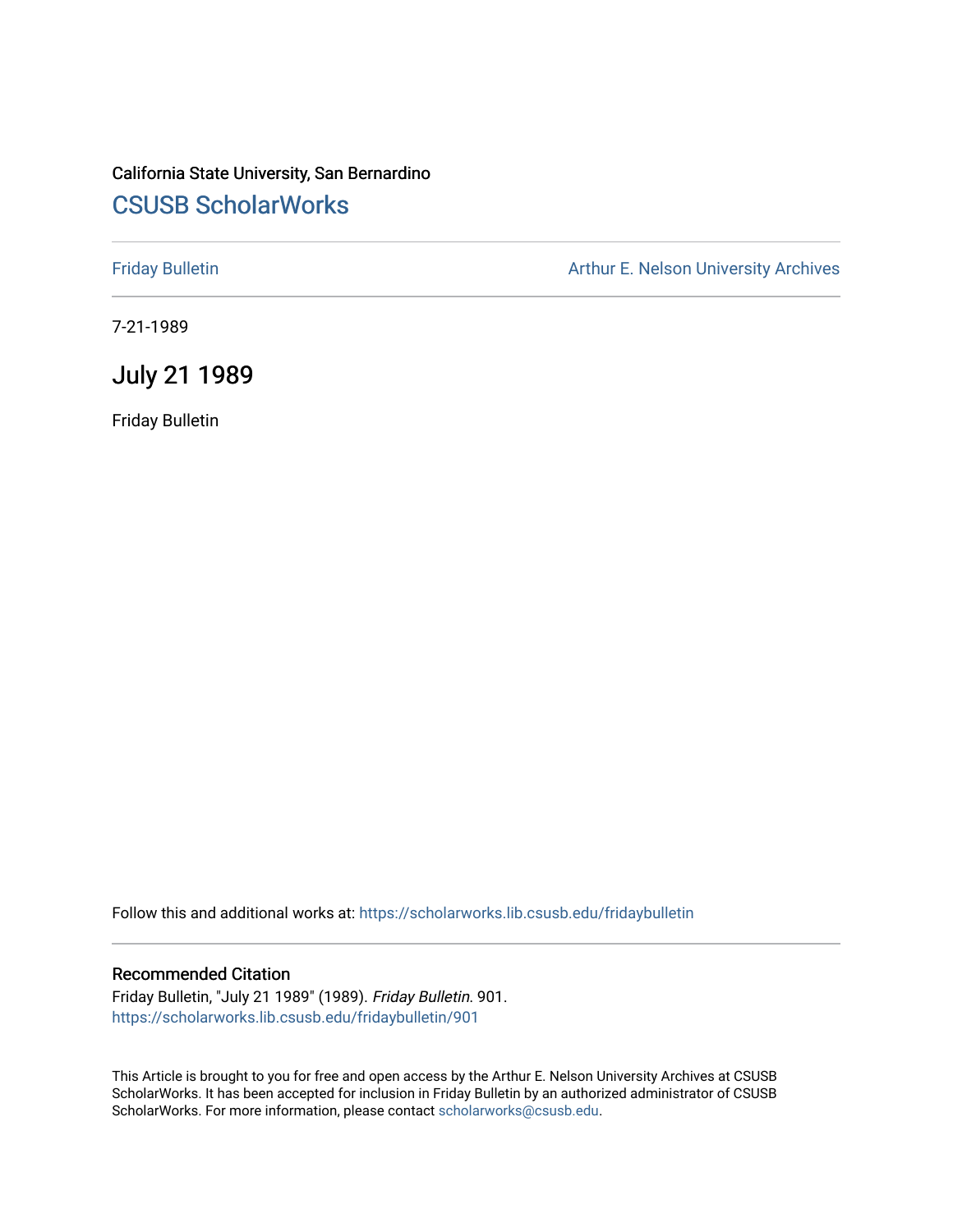

# *\$1.6 Billion CSU Budget Inciudes Campus Funding*

The \$1,644,853,000 support budget for the CSU, approved by Gov. Deukmejian, provides \$1,591,952,000 for general program support and \$52,901,000 for increases in employee compensation.

The budget includes more than \$700,000 in capital outlay money for two projects for the San Bernardino campus, according to William Shum (Physical Planning and Development).

The funds are planning money for the Library addition, \$348,000, and for the School of Business Building, \$379,000.

Chancellor W. Ann Reynolds expressed pleasure at the approval for using greater-thananticipated revenue. 'Without this critical compromise, the quality of our academic programs and access to higher education was in jeopardy," she said.

The budget is \$23.2 million higher than the initial budget submitted by the governor in January and represents a 9.4 percent increase over last year. The CSU still must find approximately \$30 million in unallocated budget reductions.

Several major budget allocations were supported by the governor.

\* The previously anticipated 10 percent increase in the State University fee has been rolled back to 3.6 percent. Full-time students will pay \$708 for the academic year and part-time students will pay \$408 for this fee.

\* Targeted reductions of more than \$9.5 million in the areas of student services, faculty staffing, instructional equipment and special repairs were not included in the final budget.

\* Funds were included for faculty and staff support, subject to collective bargaining; however, it is anticipated they will not become available until Jan. 1, 1990.

The 1989-90 CSU budget includes \$186.9 million for university capital outlay projects, provided by separate capital outlay funds.

'The CSU can now move ahead with the much-needed reconstruction/remodeling program on nine of our campuses, new buildings and facilities on 14 campuses and a program which provides benefits throughout the system for facilities planning, minor capital outlay projects, energy studies and matching grants," the chancellor said.

## *News Briefs*

### **Concerts Continue**

The folk music group Shanachie will perform at the summer entertainment series concert at 7 p.m., Wednesday, July 26 in the Commons Plaza.

The group's music tells stories of people and of different lands.

The Aug. 2 concert will feature the dixieland music of the Fullertowne Strutters. Their original jazz is in the tradition of Jellyroll Morton and Scott Joplin.

## **Missing Property**

The Commons is missing several items of equipment which have "walked away" in recent weeks. Among the lost items are a five-gallon carryout punch container, coffee pots, cups, trays.

Commons staff will pick up any of the misplaced items, if they are notified of the location. Call Ext. 5916.

### **Dr. Dumke Dies**

Dr. Glenn S. Dumke, chancellor of the California State University when the San Bernardino campus was founded, died June 29 at the age of 72.

During his 20-year tenure as chancellor, 1962-1982, the system grew from 16 separate state colleges to the nation's largest senior system of higher education. enrollment tripled and three additional campuses were added.

## **San Marcos President Named**

Bill W. Stacy, 50, president of Southeast Missouri State College, will be the founding president of the new CSU campus in San Marcos, which is scheduled to open in the fall of 1992.

## *Community Service*

Dr. Sue Greenfeld (Management) spoke on "Networking and Business Development" to the